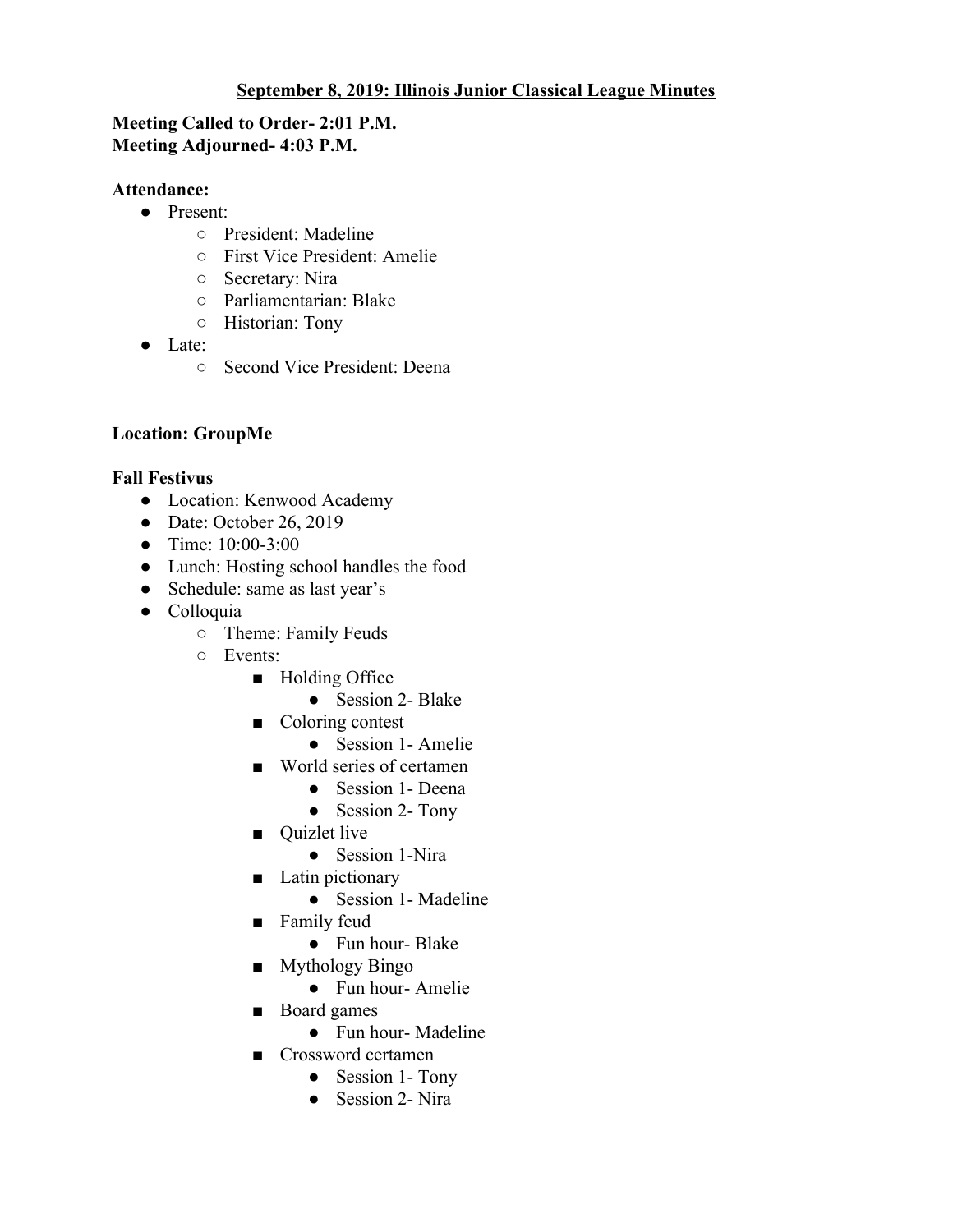- Service project
	- Session 2-Deena
	- Goody bags for children in shelters
		- Amelie will get candy
		- Madeline will get snacks
	- Deena will ask if Amira could hand them out at the night ministry
- Spirit prizes
	- Deena will get them
	- 9 prizes needed
- Roll call
	- We're doing it

## **Constitutional Amendments**

- Minor amendments
	- Change from "Junior Classical League North" to "Illinois Junior Classical League North."
	- $\circ$  the Nuntius is no longer subscription-based and references to subscription were previously removed from Bylaw 3.
	- $\circ$  In Article IX, the ratification of the Constitution is mentioned to be by mail ballot, and talks about the procedures for considering votes, but the last sentence reads "A simple majority affirmative vote will NOT be required for adoption." (Emphasis mine.) No requirement for adoption is specified, and not sure if that "not" should be there
	- $\circ$  In Article V Section 1, the list of state officers includes Secretary. This should be changed to Communications Coordinator.
	- $\circ$  In Article V Section 3, in the list of qualifications, one semicolon appears to have been replaced with a period.
	- $\circ$  In Section 6, Subsection C, it states in a passage about how if you've been on the board for more than 6 months that you can't run again, and goes on to talk about qualifications for appointment in a state of emergency. It seems to be in the wrong place- it should be moved to Subsection B which talks about the process of appointing a candidate.
- Major amendments
	- Move to being under the umbrella of NJCL
	- inconsistent uses of both he/him pronouns and "his or her" pronouns throughout the Constitution, change them all to gender-neutral pronouns (they/them) to increase consistency and better represent every JCLer
	- In Article V Section 4, the nomination procedures (especially in Subsection B) are very strict and this isn't something that we've enforced
		- discuss being stricter about prefiling rules or fix the Constitution to show our leniency
	- $\circ$  In Article V Section 7, it mentions that a removal of a board member can be proposed by any member of the Board or by a petition from three chapters. Afterwards, in subsubsection(?) 2, it says that a simple majority of the Executive